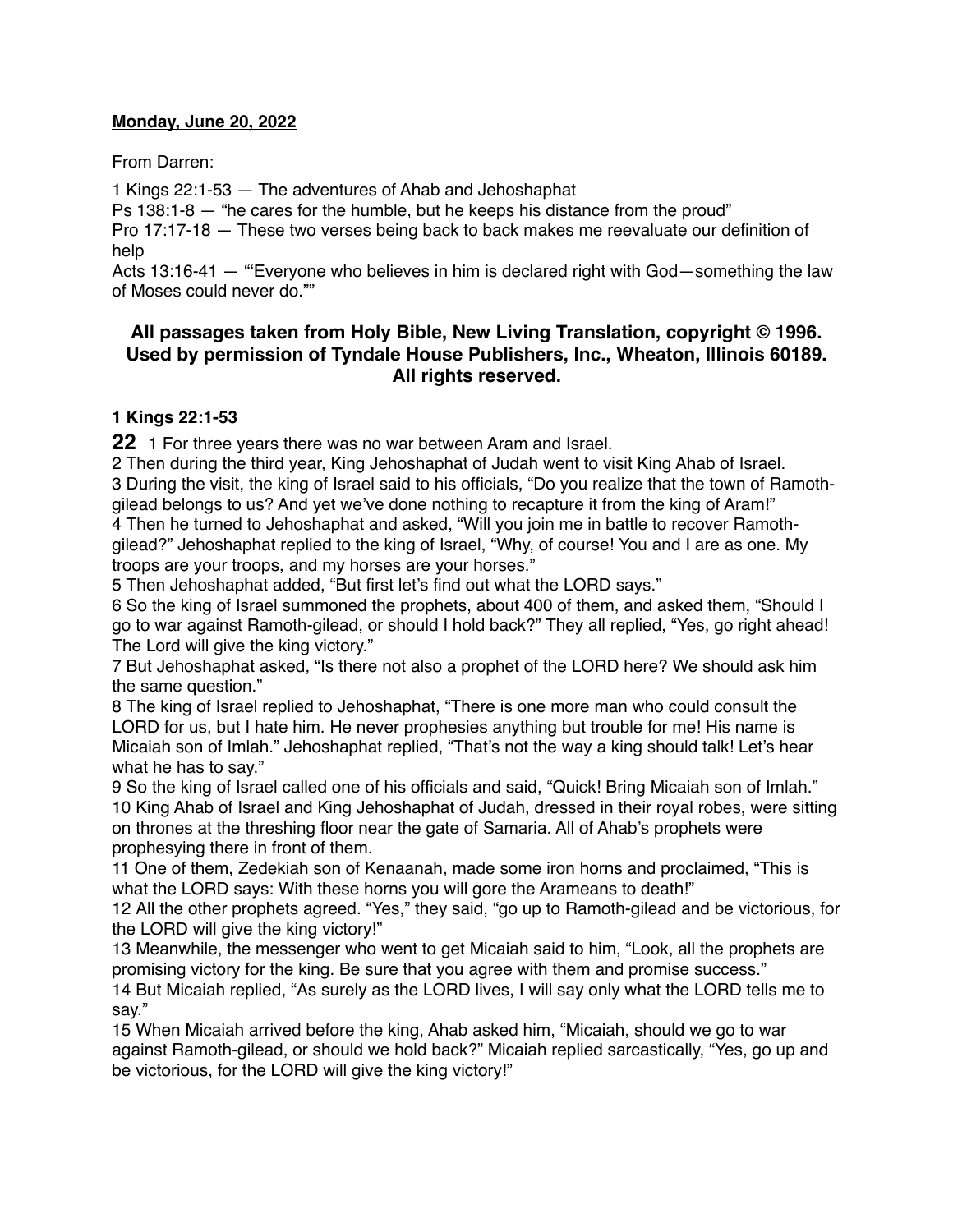16 But the king replied sharply, "How many times must I demand that you speak only the truth to me when you speak for the LORD ?"

17 Then Micaiah told him, "In a vision I saw all Israel scattered on the mountains, like sheep without a shepherd. And the LORD said, 'Their master has been killed. Send them home in peace.'"

18 "Didn't I tell you?" the king of Israel exclaimed to Jehoshaphat. "He never prophesies anything but trouble for me."

19 Then Micaiah continued, "Listen to what the LORD says! I saw the LORD sitting on his throne with all the armies of heaven around him, on his right and on his left.

20 And the LORD said, 'Who can entice Ahab to go into battle against Ramoth-gilead so he can be killed?' "There were many suggestions,

21 and finally a spirit approached the LORD and said, 'I can do it!'

22 "'How will you do this?' the LORD asked. "And the spirit replied, 'I will go out and inspire all of Ahab's prophets to speak lies.' "'You will succeed,' said the LORD . 'Go ahead and do it.' 23 "So you see, the LORD has put a lying spirit in the mouths of all your prophets. For the LORD has pronounced your doom."

24 Then Zedekiah son of Kenaanah walked up to Micaiah and slapped him across the face. "Since when did the Spirit of the LORD leave me to speak to you?" he demanded.

25 And Micaiah replied, "You will find out soon enough when you are trying to hide in some secret room!"

26 "Arrest him!" the king of Israel ordered. "Take him back to Amon, the governor of the city, and to my son Joash.

27 Give them this order from the king: 'Put this man in prison, and feed him nothing but bread and water until I return safely from the battle!'"

28 But Micaiah replied, "If you return safely, it will mean that the LORD has not spoken through me!" Then he added to those standing around, "Everyone mark my words!"

29 So King Ahab of Israel and King Jehoshaphat of Judah led their armies against Ramothgilead.

30 The king of Israel said to Jehoshaphat, "As we go into battle, I will disguise myself so no one will recognize me, but you wear your royal robes." So the king of Israel disguised himself, and they went into battle.

31 Meanwhile, the king of Aram had issued these orders to his thirty-two chariot commanders: "Attack only the king of Israel. Don't bother with anyone else!"

32 So when the Aramean chariot commanders saw Jehoshaphat in his royal robes, they went after him. "There is the king of Israel!" they shouted. But when Jehoshaphat called out,

33 the chariot commanders realized he was not the king of Israel, and they stopped chasing him.

34 An Aramean soldier, however, randomly shot an arrow at the Israelite troops and hit the king of Israel between the joints of his armor. "Turn the horses and get me out of here!" Ahab groaned to the driver of his chariot. "I'm badly wounded!"

35 The battle raged all that day, and the king remained propped up in his chariot facing the Arameans. The blood from his wound ran down to the floor of his chariot, and as evening arrived he died.

36 Just as the sun was setting, the cry ran through his troops: "We're done for! Run for your lives!"

37 So the king died, and his body was taken to Samaria and buried there.

38 Then his chariot was washed beside the pool of Samaria, and dogs came and licked his blood at the place where the prostitutes bathed, just as the LORD had promised.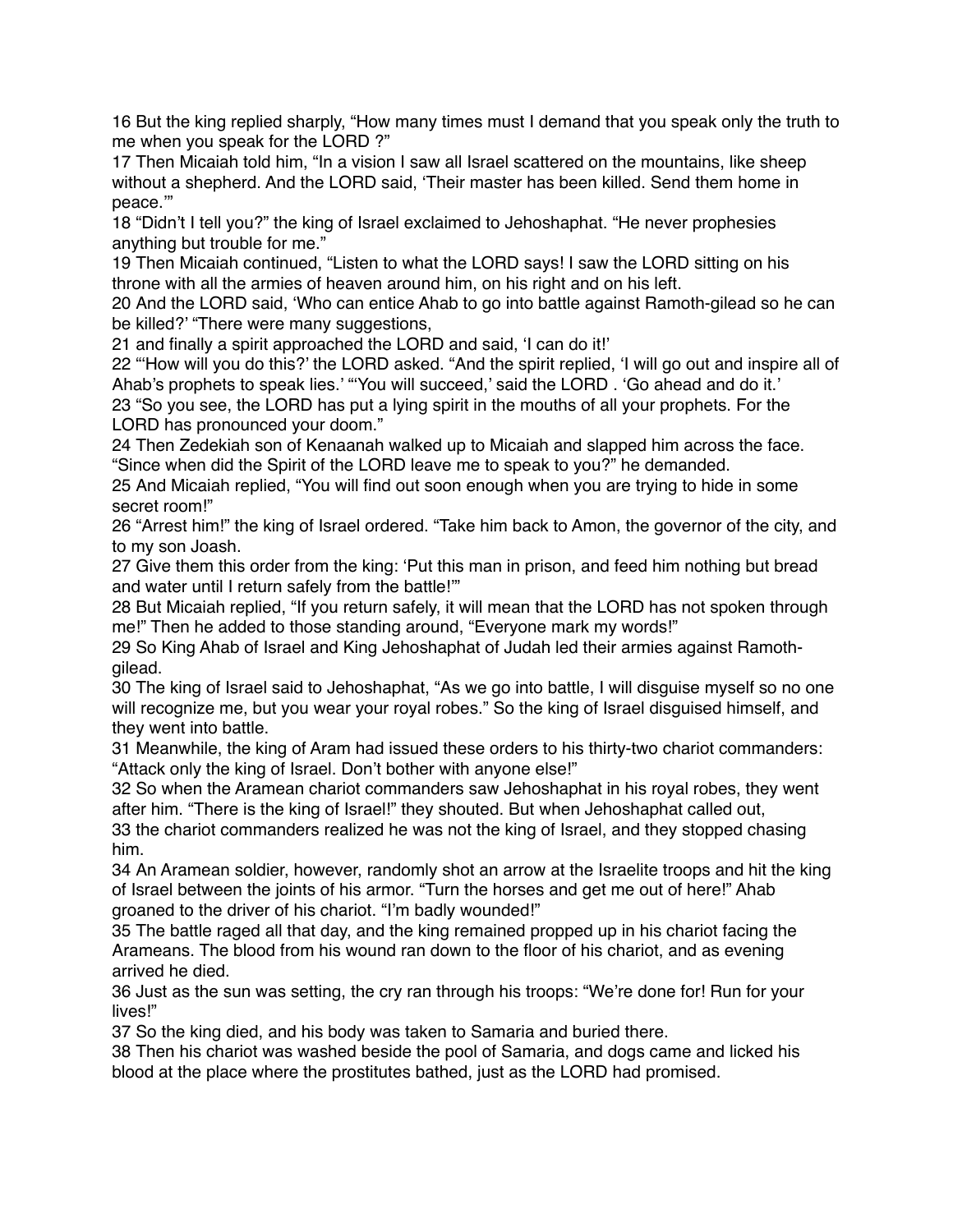39 The rest of the events in Ahab's reign and everything he did, including the story of the ivory palace and the towns he built, are recorded in *The Book of the History of the Kings of Israel.* 40 So Ahab died, and his son Ahaziah became the next king.

41 Jehoshaphat son of Asa began to rule over Judah in the fourth year of King Ahab's reign in Israel.

42 Jehoshaphat was thirty-five years old when he became king, and he reigned in Jerusalem twenty-five years. His mother was Azubah, the daughter of Shilhi.

43 Jehoshaphat was a good king, following the example of his father, Asa. He did what was pleasing in the LORD 's sight. During his reign, however, he failed to remove all the pagan shrines, and the people still offered sacrifices and burned incense there.

44 Jehoshaphat also made peace with the king of Israel.

45 The rest of the events in Jehoshaphat's reign, the extent of his power, and the wars he waged are recorded in *The Book of the History of the Kings of Judah.*

46 He banished from the land the rest of the male and female shrine prostitutes, who still continued their practices from the days of his father, Asa.

47 (There was no king in Edom at that time, only a deputy.)

48 Jehoshaphat also built a fleet of trading ships to sail to Ophir for gold. But the ships never set sail, for they met with disaster in their home port of Ezion-geber.

49 At one time Ahaziah son of Ahab had proposed to Jehoshaphat, "Let my men sail with your men in the ships." But Jehoshaphat refused the request.

50 When Jehoshaphat died, he was buried with his ancestors in the City of David. Then his son Jehoram became the next king.

51 Ahaziah son of Ahab began to rule over Israel in the seventeenth year of King Jehoshaphat's reign in Judah. He reigned in Samaria two years.

52 But he did what was evil in the LORD 's sight, following the example of his father and mother and the example of Jeroboam son of Nebat, who had led Israel to sin.

53 He served Baal and worshiped him, provoking the anger of the LORD, the God of Israel, just as his father had done.

# **Psalm 138:1-8**

**138** 1 I give you thanks, O LORD, with all my heart; I will sing your praises before the gods. 2 I bow before your holy Temple as I worship. I praise your name for your unfailing love and faithfulness; for your promises are backed by all the honor of your name.

3 As soon as I pray, you answer me; you encourage me by giving me strength.

4 Every king in all the earth will thank you, LORD, for all of them will hear your words.

5 Yes, they will sing about the LORD 's ways, for the glory of the LORD is very great.

6 Though the LORD is great, he cares for the humble, but he keeps his distance from the proud.

7 Though I am surrounded by troubles, you will protect me from the anger of my enemies. You reach out your hand, and the power of your right hand saves me.

8 The LORD will work out his plans for my life— for your faithful love, O LORD, endures forever. Don't abandon me, for you made me.

# **Proverbs 17:17-18**

**17** 17 A friend is always loyal, and a brother is born to help in time of need.

18 It's poor judgment to guarantee another person's debt or put up security for a friend.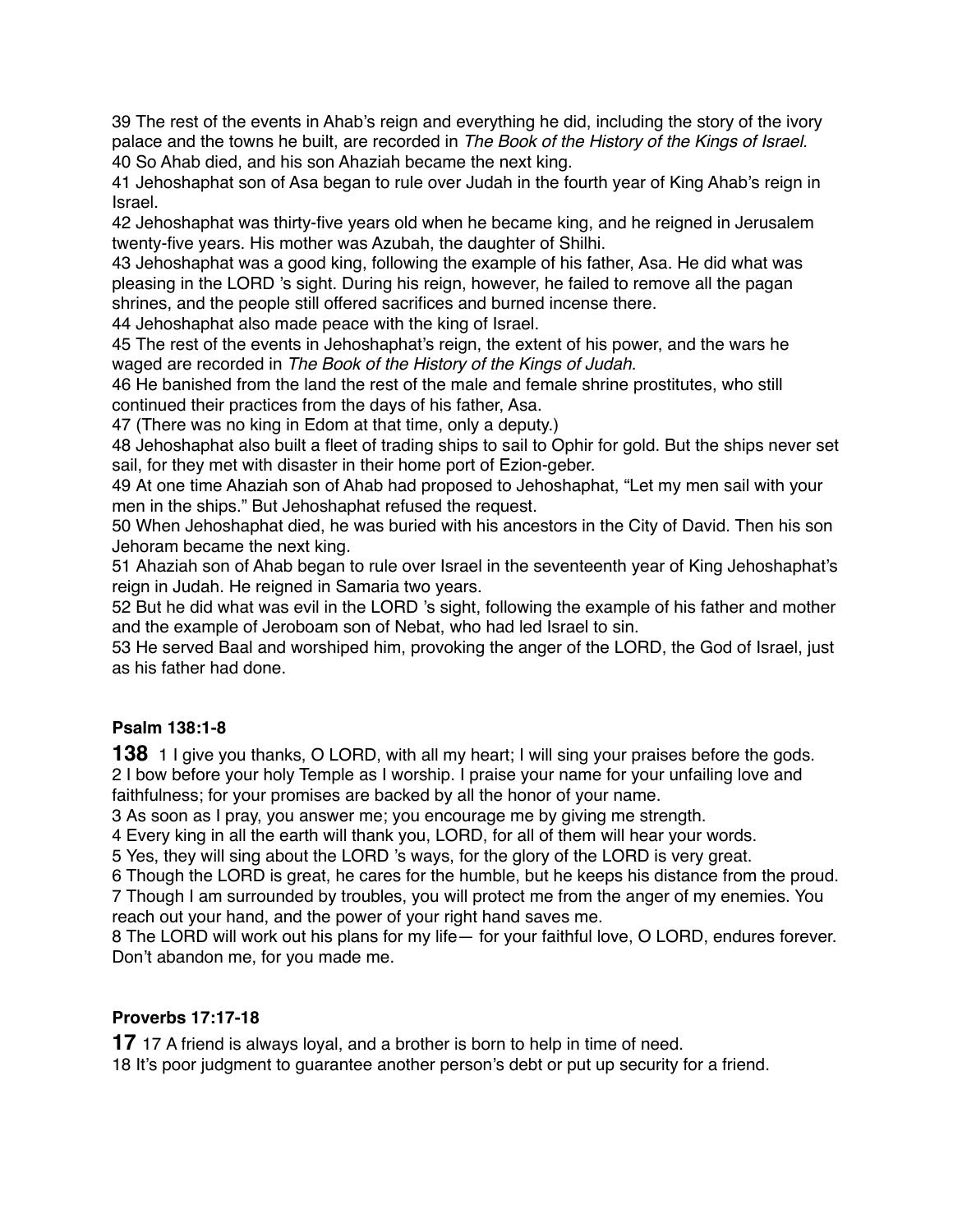## **Acts 13:16-41**

**13** 13 Paul and his companions then left Paphos by ship for Pamphylia, landing at the port town of Perga. There John Mark left them and returned to Jerusalem.

14 But Paul and Barnabas traveled inland to Antioch of Pisidia. On the Sabbath they went to the synagogue for the services.

15 After the usual readings from the books of Moses and the prophets, those in charge of the service sent them this message: "Brothers, if you have any word of encouragement for the people, come and give it."

16 So Paul stood, lifted his hand to quiet them, and started speaking. "Men of Israel," he said, "and you God-fearing Gentiles, listen to me.

17 "The God of this nation of Israel chose our ancestors and made them multiply and grow strong during their stay in Egypt. Then with a powerful arm he led them out of their slavery. 18 He put up with them through forty years of wandering in the wilderness.

19 Then he destroyed seven nations in Canaan and gave their land to Israel as an inheritance. 20 All this took about 450 years. "After that, God gave them judges to rule until the time of Samuel the prophet.

21 Then the people begged for a king, and God gave them Saul son of Kish, a man of the tribe of Benjamin, who reigned for forty years.

22 But God removed Saul and replaced him with David, a man about whom God said, 'I have found David son of Jesse, a man after my own heart. He will do everything I want him to do.' 23 "And it is one of King David's descendants, Jesus, who is God's promised Savior of Israel! 24 Before he came, John the Baptist preached that all the people of Israel needed to repent of their sins and turn to God and be baptized.

25 As John was finishing his ministry he asked, 'Do you think I am the Messiah? No, I am not! But he is coming soon—and I'm not even worthy to be his slave and untie the sandals on his feet.'

26 "Brothers—you sons of Abraham, and also you God-fearing Gentiles—this message of salvation has been sent to us!

27 The people in Jerusalem and their leaders did not recognize Jesus as the one the prophets had spoken about. Instead, they condemned him, and in doing this they fulfilled the prophets' words that are read every Sabbath.

28 They found no legal reason to execute him, but they asked Pilate to have him killed anyway. 29 "When they had done all that the prophecies said about him, they took him down from the cross and placed him in a tomb.

30 But God raised him from the dead!

31 And over a period of many days he appeared to those who had gone with him from Galilee to Jerusalem. They are now his witnesses to the people of Israel.

32 "And now we are here to bring you this Good News. The promise was made to our ancestors,

33 and God has now fulfilled it for us, their descendants, by raising Jesus. This is what the second psalm says about Jesus: 'You are my Son. Today I have become your Father. ' 34 For God had promised to raise him from the dead, not leaving him to rot in the grave. He said, 'I will give you the sacred blessings I promised to David.'

35 Another psalm explains it more fully: 'You will not allow your Holy One to rot in the grave.' 36 This is not a reference to David, for after David had done the will of God in his own generation, he died and was buried with his ancestors, and his body decayed.

37 No, it was a reference to someone else—someone whom God raised and whose body did not decay.